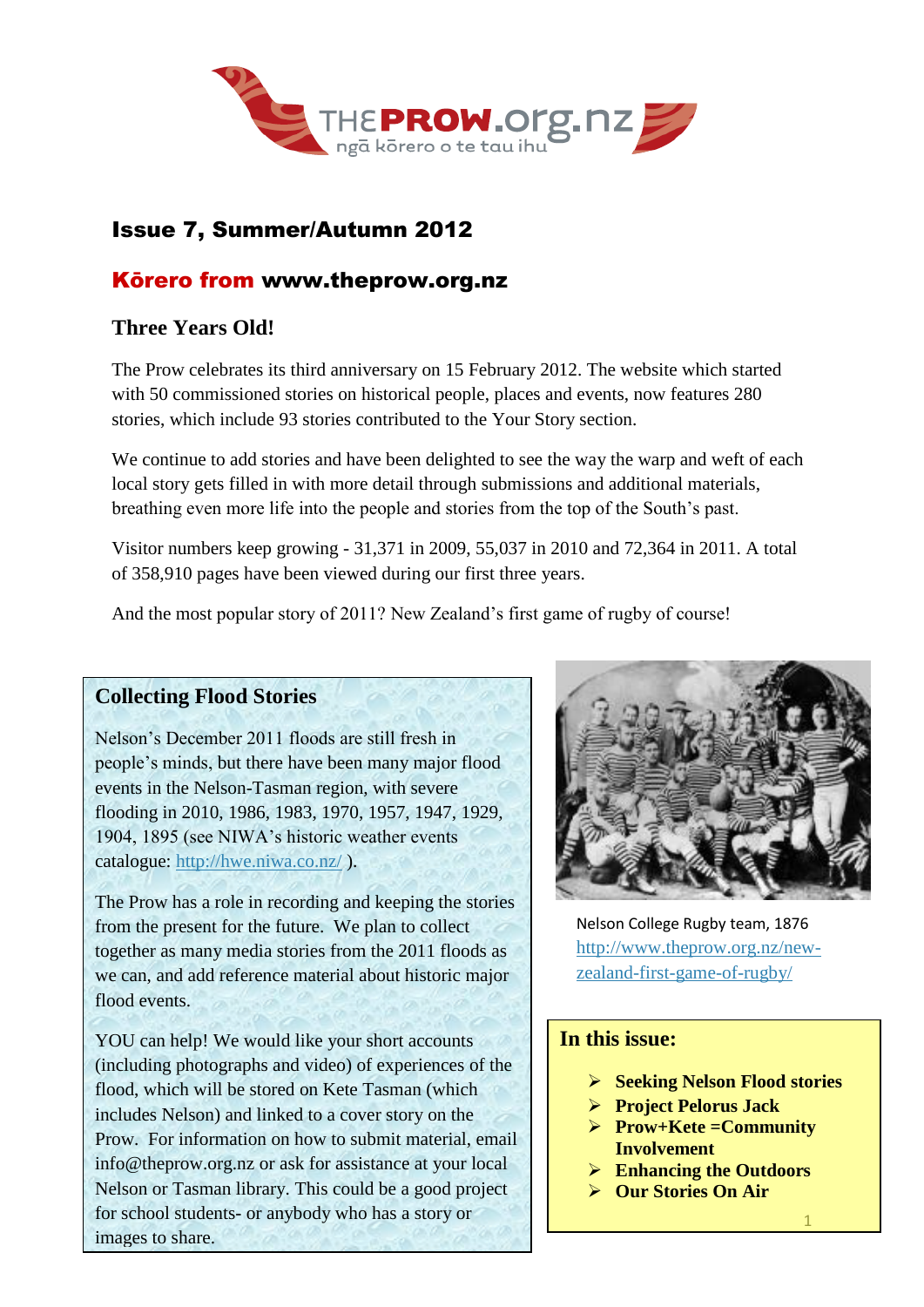

Fancy Dress Party, Wakefield, circa 1900- from Kete Tasman

#### **The Prow and Kete Tasman**

The recently completed Prow story on Early Wakefield [http://www.theprow.org.nz/early](http://www.theprow.org.nz/early-wakefield/)[wakefield/](http://www.theprow.org.nz/early-wakefield/) features photographs from the Waimea South Collection which have been sourced from Kete Tasman<http://ketetasman.peoplesnetworknz.info/>

Funded by the NZ National Digital Strategy (as was the Prow initially), Kete are hosted by many libraries around New Zealand and offer people the opportunity to contribute material about local events, people and places - both current and historical.

The Prow also offers people the opportunity to share stories, but there are differences. Cathy Vaughan, Information Services Librarian at the Tasman District Libraries says that while Kete Tasman is a platform for people in the community to share material, the Prow aims to provide referenced stories on a theme or topic which are illustrated with images and enriched with contextual links to guide users to further resources.

"Kete are used by librarians to enable public online access to library heritage materials and capture heritage materials from private collections. Content is not edited or checked for accuracy and members of the public can contribute content in many formats. For example there are images from the Waimea South Collection, transcripts of interviews from the Richmond Oral History project and material from the Tasman District Council Archives," says Cathy.

The Prow is a more formal, authoritative resource in that the main articles are professionally researched, written and referenced and Your Stories contributed by the public are moderated by Prow editors and enriched with images and bibliographies.

The interface between the two resources comes where we can share material, as was done in using images for the Early Wakefield story from Kete Tasman- and we plan to do more collaboration whenever we can.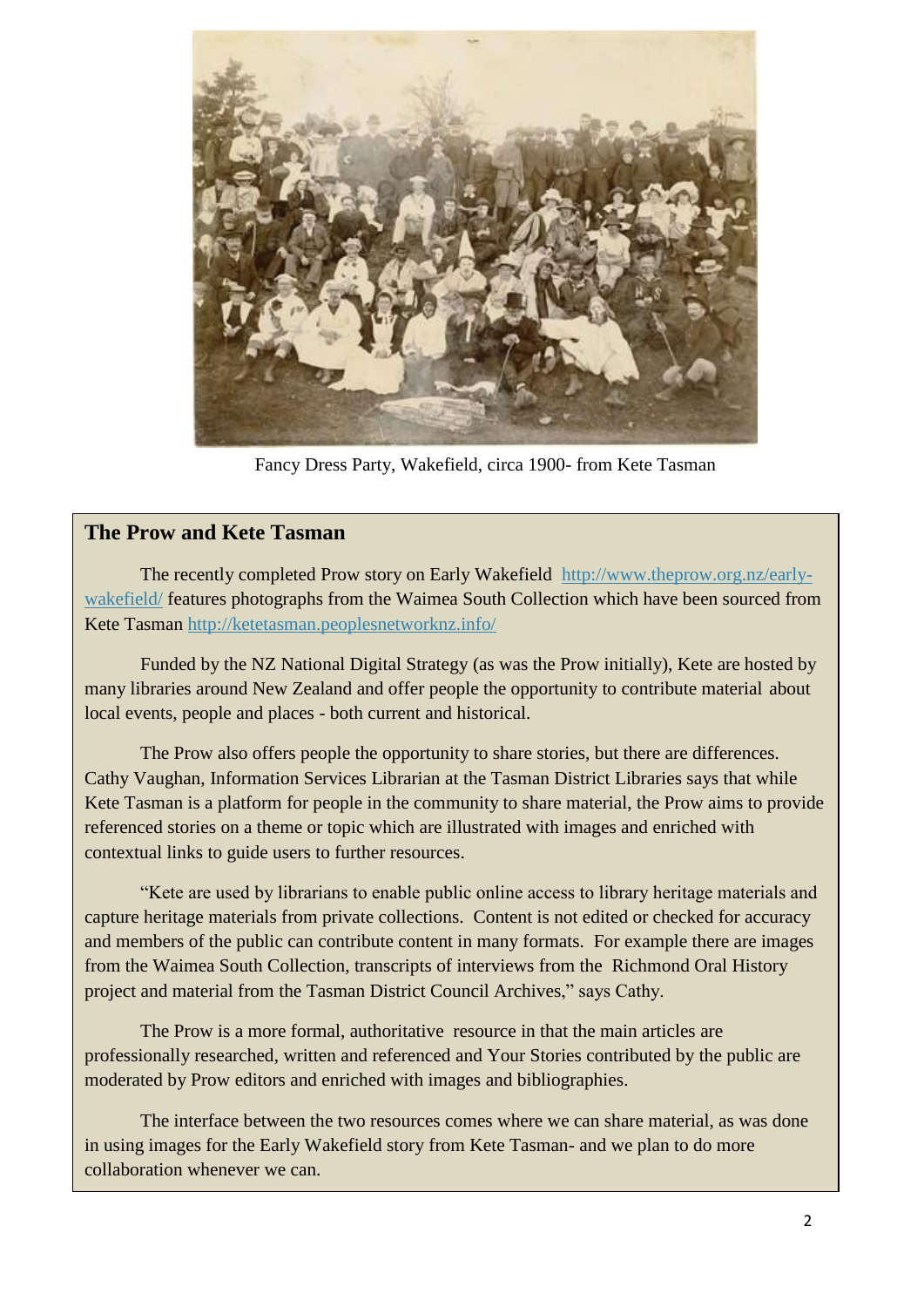### **Our Stories On Air**

Last year, the Prow received an email from Amelia Nurse, a producer for Radio New Zealand's long-running documentary series, Spectrum. The team was due to visit Nelson/Tasman in November and had spotted a couple of potential story subjects on The Prow, and asked if we could help with information and contacts.

Amelia interviewed long time farmer, Harry Richards at Patarau (http://www.theprow.org.nz/paturau/) as well as a number of people about the heyday of Chez Eelco and Eelco Boswijk himself http://www.theprow.org.nz/eelco-boswijk/

The delightful Chez Eelco story was broadcast on Spectrum on January 22

<http://www.radionz.co.nz/national/programmes/spectrum/20120122> and the Paturau story is due to be broadcast on RNZ's Country Life in February. We will add a link to the story once the programme has been broadcast.

Spectrum has also previously done a doco on Asbestos Cottage and the Chaffeys [http://www.theprow.org.nz/asbestos-and](http://www.theprow.org.nz/asbestos-and-the-chaffeys/)[the-chaffeys/](http://www.theprow.org.nz/asbestos-and-the-chaffeys/) which can be heard at <http://www.radionz.co.nz/national/programmes/spectrum/20090208>

Incidentally, the Paturau story first appeared in the Nelson Mail and the Eelco Boswijk story in Wild Tomato. This kind of sharing of material can only be a good thing in ensuring a wide range of people learn about our stories- we like it!



At the Chez: Eelco Boswijk 19 Dec 1992. [The Nelson Provincial Museum,](http://www.museumnp.org.nz/) The Nelson Mail Collection



## **Follow us on Twitter- you know you want to!**

<http://twitter.com/TheProwstories>

#### **Project Pelorus Jack**

We're looking for Marlborough school children aged between 9 and 13 who are natural born story tellers, good writers and interested in history. We'll start with a workshop where children will learn skills about telling and writing personal history stories. The best students will be selected to go on to work on individual stories about Marlborough's most famous dolphin, Pelorus Jack, who from 1888, accompanied them from the entrance of Pelorus Sound to the surging waters of French Pass and back again. His legend still lives on.

The best writers of the Pelorus Jack stories will collaborate on writing the official Prow story on Pelorus Jack. Nothing will be wasted- all work completed during this project can be stored in baskets in Kete Marlborough. <http://ketemarlborough.peoplesnetworknz.info/>

The project involves Marlborough children and young adults' librarian, Tania Miller, Prow writer, Joy Stephens, and a yet-to-be named author. For updates, follow us on Twitter - @TheProwstories - or talk to Tania Miller at the Blenheim Library.